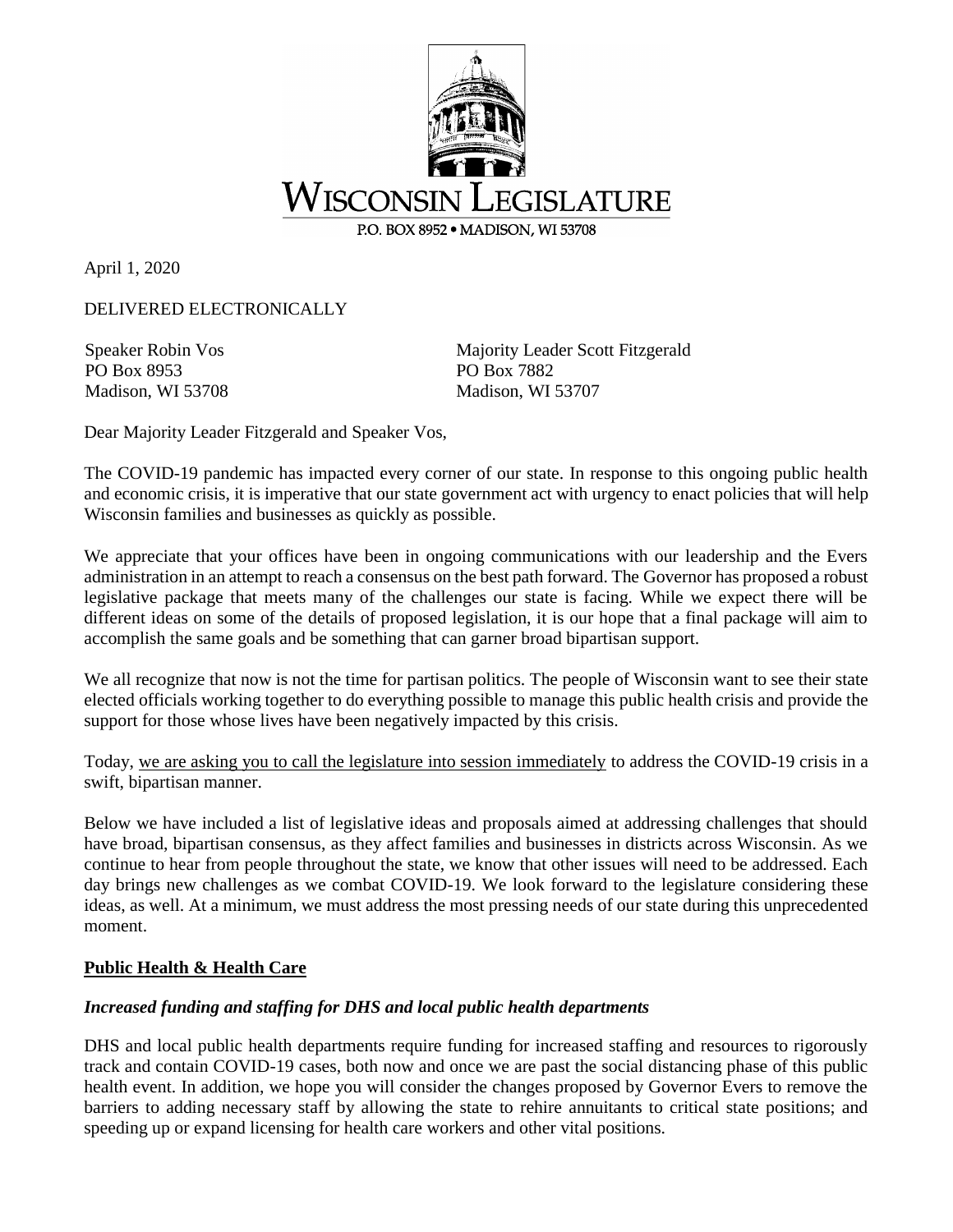### *Ensure that everyone has access to quality health care*

The state must assure people that they will be able to receive the care they deserve during this pandemic without direct and indirect barriers and excessive health insurance costs.

We support the proposals put forth by Governor Evers that prohibit the following:

- Coverage discrimination based on COVID-19;
- Cancellation of insurance policies during COVID-19
- Cost-sharing and prior authorization for testing, diagnosis, treatment, prescriptions, and vaccines related to COVID-19
- Surprise and balance billing for care related to COVID-19 and out-of-network care that is a result of a preferred provider being unavailable due to public health emergency
- Insurers from requiring prior authorization or imposing quantity limit on certain prescription drugs during a public health emergency

In addition, we must require insurers to cover all telehealth services that would be covered were the services provided in-person. This item has bipartisan support, with some GOP members voicing approval and introducing legislation to do something similar to what the Governor proposed. Lastly, it is crucial that we mandate coverage for testing, diagnosis, treatment, prescriptions and vaccines related to COVID-19.

#### *Save state taxpayer dollars by maximizing federal resources*

We must make the needed changes to state law to ensure that the state may obtain an increased federal match for state Medicaid programs, resulting in hundreds of millions of dollars in savings for state taxpayers.

#### **Unemployment Insurance**

#### *Suspend the one-week waiting period for Unemployment Insurance (UI)*

Retroactive to the day of the declared crisis, suspend the one-week waiting period for Unemployment Insurance (UI) to help families who have been impacted by unexpected job losses and as our economy recovers for a period of one year.

#### *Expand UI to cover workers without access to paid leave*

Ensure in state law that workers who do not have access to paid sick leave and are told to isolate or quarantine due to COVID-19, even if not diagnosed, are considered unemployed and are able to access UI when in quarantine ordered by a medical professional or public health official.

#### *Expand Wisconsin Work-Share statute*

Waive the current limits and provide employers with the flexibility to reduce hours to allow for more workers to stay employed while allowing employees to use UI to make up for a portion of lost hours. And make it easy for employers to participate by simply filing the paperwork. This has the benefit of easing the strain on the state UI program while also helping more people stay employed.

#### **Housing**

#### *Protect business and single-family renters from eviction*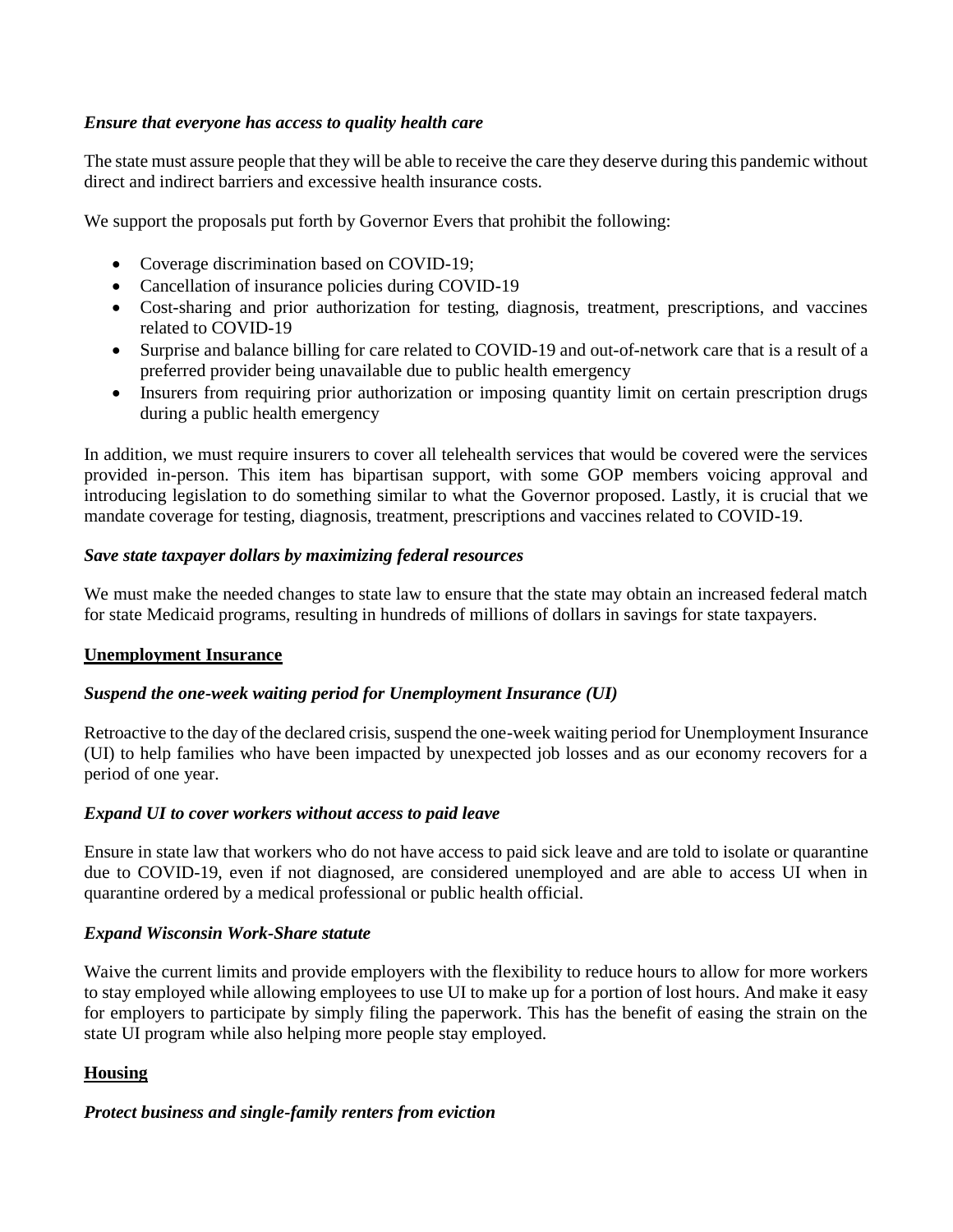Ensure that workers and businesses impacted by unexpected job losses and lost revenue are not evicted during the public health emergency, providing housing security for families and protecting public health. It is crucial that people and small businesses impacted by the crisis do not face eviction due to forces beyond their control.

### **K12 Education**

### *Grant additional waiver authority for DPI*

During the public health emergency, allow DPI to waive requirements in statute or administrative rules applying to school boards, school districts, private schools, or independent charter schools. This allows districts and the department flexibility on mandated state testing or school milk requirements that all of us have heard concerns about.

## *Ensuring teacher and school employee pay*

Require school boards to continue to pay and provide benefits for teachers and other employees during the public health emergency, at their regular rates and hours.

#### **Supporting Small Businesses**

## *Expand access to low-interest, long-term loans and grants for small businesses*

Provide state grants and low-interest, long-term loans to small businesses impacted by the COVID-19 pandemic. While the recently passed federal package will provide considerable assistance, we should look for opportunities to keep businesses afloat and incentivize assistance loans made to small business for retention of workers. This would help to avoid mass layoffs and keep workers employed. Once people are lost into the sidelines, it takes a long time to get them back into the workforce.

#### *Defer sales tax payments for small businesses*

Allow the deferment of sales taxes without interest or penalty during the public health emergency for small businesses, allowing for more cash flow to help main street businesses.

#### *Give local government and small businesses flexibility in meeting state deadlines*

Businesses throughout our state are struggling as we respond to COVID-19. We should be providing flexibility to people, businesses, and local governments in Wisconsin to pay taxes and meet deadlines in a way that allows them to keep their businesses open and people employed.

#### **Elections**

While there is little time to act to address the massive problems facing the immediate April 7 election, it is important that we take all steps possible to protect both the public and the democratic process for the  $7<sup>th</sup>$ Congressional District special election on May 12, the primary election on August 11, and the general election on November 3.

The following changes should be made immediately:

# *Allow absentee ballots postmarked by the day of the election to be counted*

Ensure that voters are able to have their vote counted, regardless of slow delivery due to historic absentee ballot requests.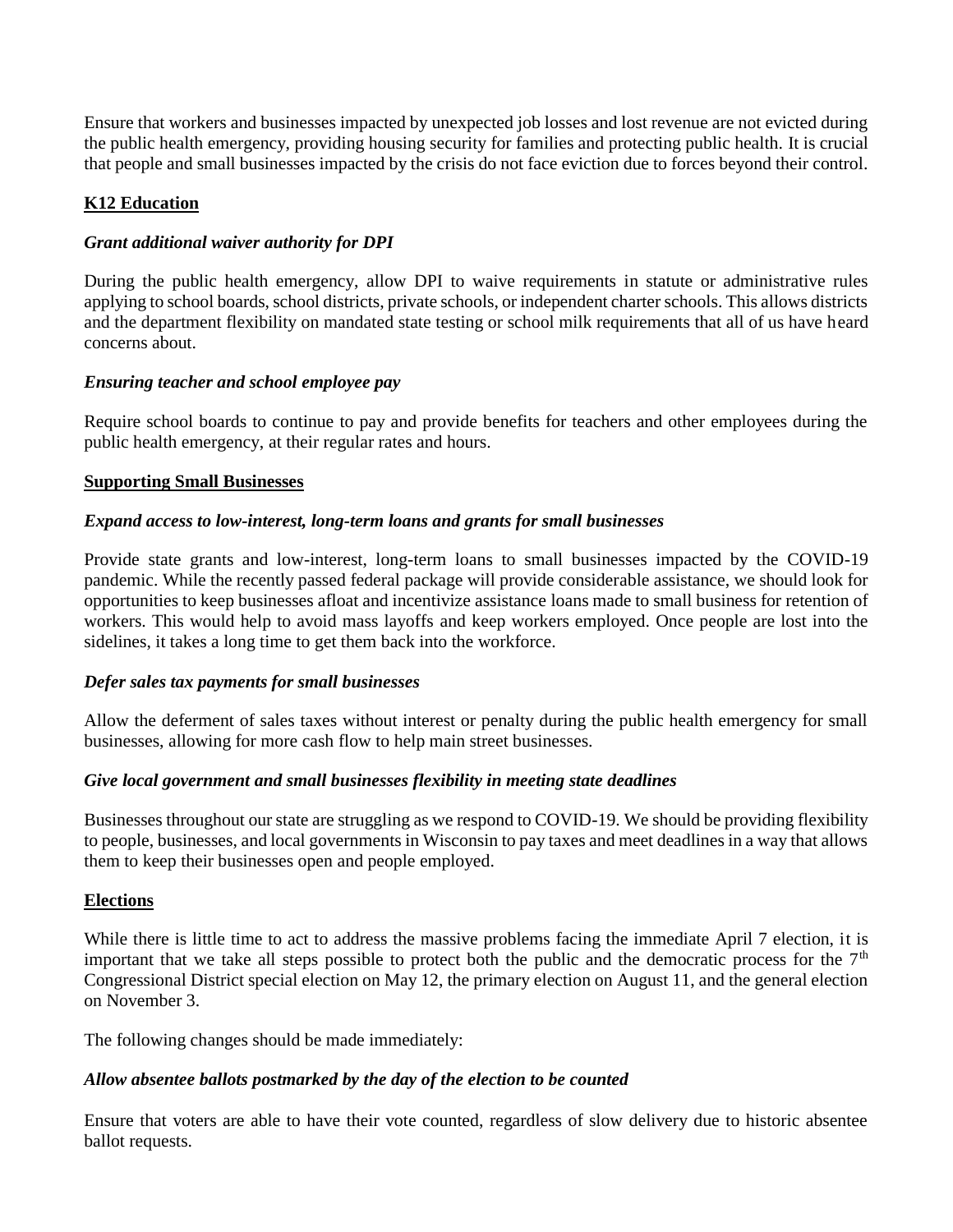### *Waive the witness signature requirement during the public health emergency*

Allow voters self-isolating or self-quarantining alone to access their right to vote. Additionally, the legislature should also consider broader changes to improve elections following the spring election.

### *Prepare to vote-by-mail in 2020*

While preparations were not put in place for the April  $7<sup>th</sup>$  election, we must prepare now for future elections. Moving later 2020 elections to vote-by-mail now is the prudent strategy to protect our elections and our public health at the same time. At a minimum, mailing absentee ballots to every registered voter should be considered.

#### *Modify voter registration deadlines*

Ensure the online registration system allows registration through five days before the election date, to accommodate voters who are unable to leave their homes and clerks that are reducing in-person registration.

#### *Modify nomination paper requirements for candidates*

Change the requirements for nomination papers during a public health emergency to minimize the risk of transmitting the virus. The traditional signature process encourages behavior that violates the public health guidelines promoted to slow the spread of COVID-19. Ideas could include cutting the number of required signatures in half for each office or allowing nomination papers to be circulated for electronic signatures. Whether there is a change or not, it might also be responsible to consider extending the deadline to June 15.

#### **Legislature**

#### *Allow legislators to communicate with constituents during a public health emergency*

Specify that the legislative 50 piece rule not apply to communications with constituents about a public health emergency while it is in place. While there are many ways for the public to get information about a public health information, it is important that accurate and timely information be shared with people across the state about a public health emergency, the actions taken to address the emergency, and resources people need to navigate it.

These are some of the priorities we believe should be acted upon immediately. If there is not support for the specific ideas proposed above, we strongly encourage you to offer alternative ideas that address the challenges outlined. The COVID-19 pandemic has already had devastating consequences on our state that will only get worse in the near future. We owe it to the people of Wisconsin to act with urgency and act together, united as legislators with our Governor. We are asking you to not delay another day in convening the legislature and getting to work to help the people of our state.

We hope you'll take this letter in the spirit of bipartisanship Wisconsin needs at this moment in our state's history.

Sincerely,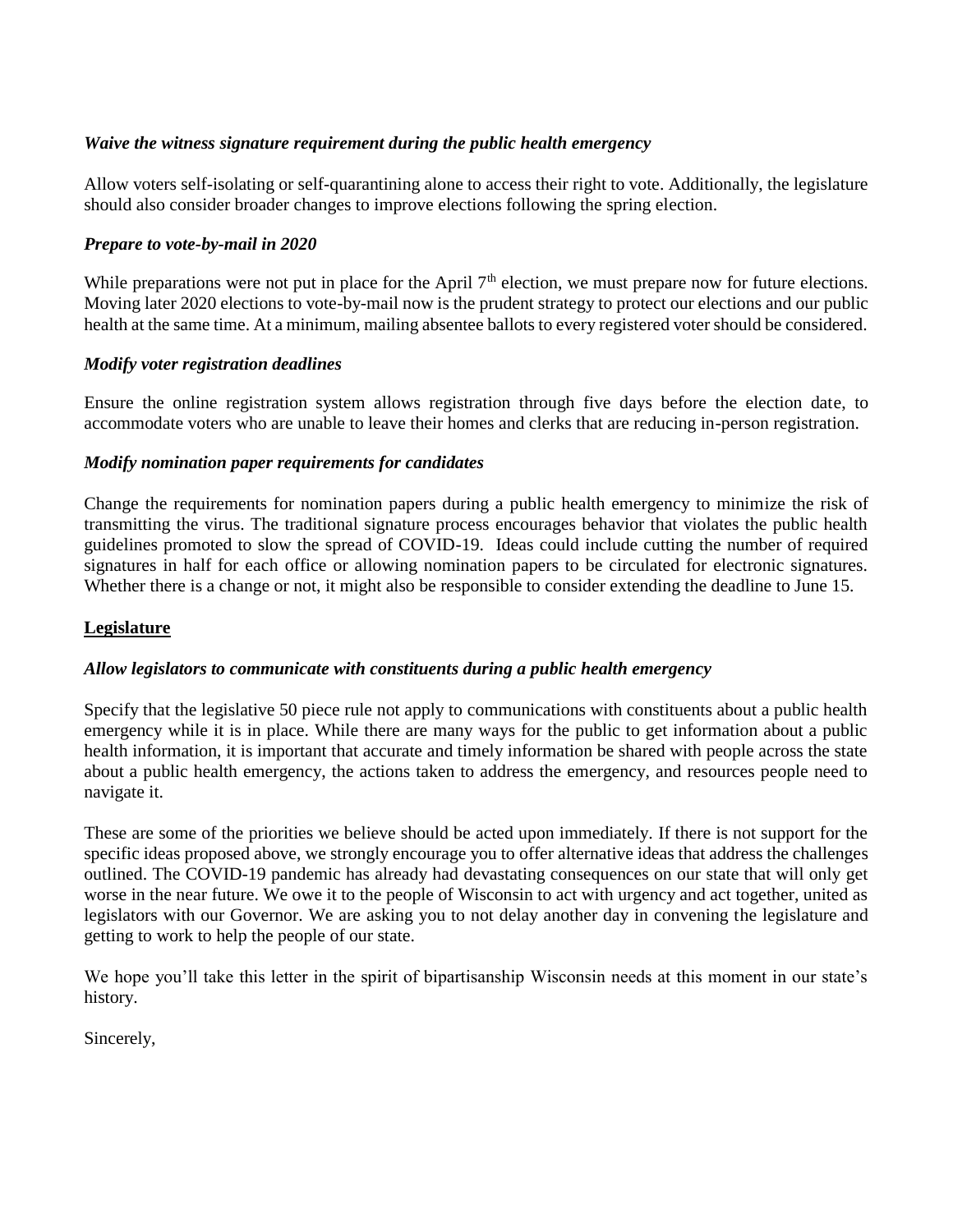Assembly Minority Leader Gordon Hintz Senate Minority Leader Jennifer Shilling

Janne Herselben Mark Springer

Representative Dianne Hesselbein Representative Mark Spreitzer Senator Fred Risser

Representative Steve Doyle Representative Evan Goyke Senator Dave Hansen

Melissa Saport

ove Hanse

Tim Carpenter

iemes

Representative Debra Kolste Representative Jonathan Brostoff Senator Chris Larson

Keskin Myer

Representative Daniel Riemer Representative Lakeshia Myers Senator Lena Taylor

Representative Amanda Stuck Representative Melissa Sargent Senator Tim Carpenter

Fac

Representative David Crowley Representative Jimmy Anderson Senator Patty Schachtner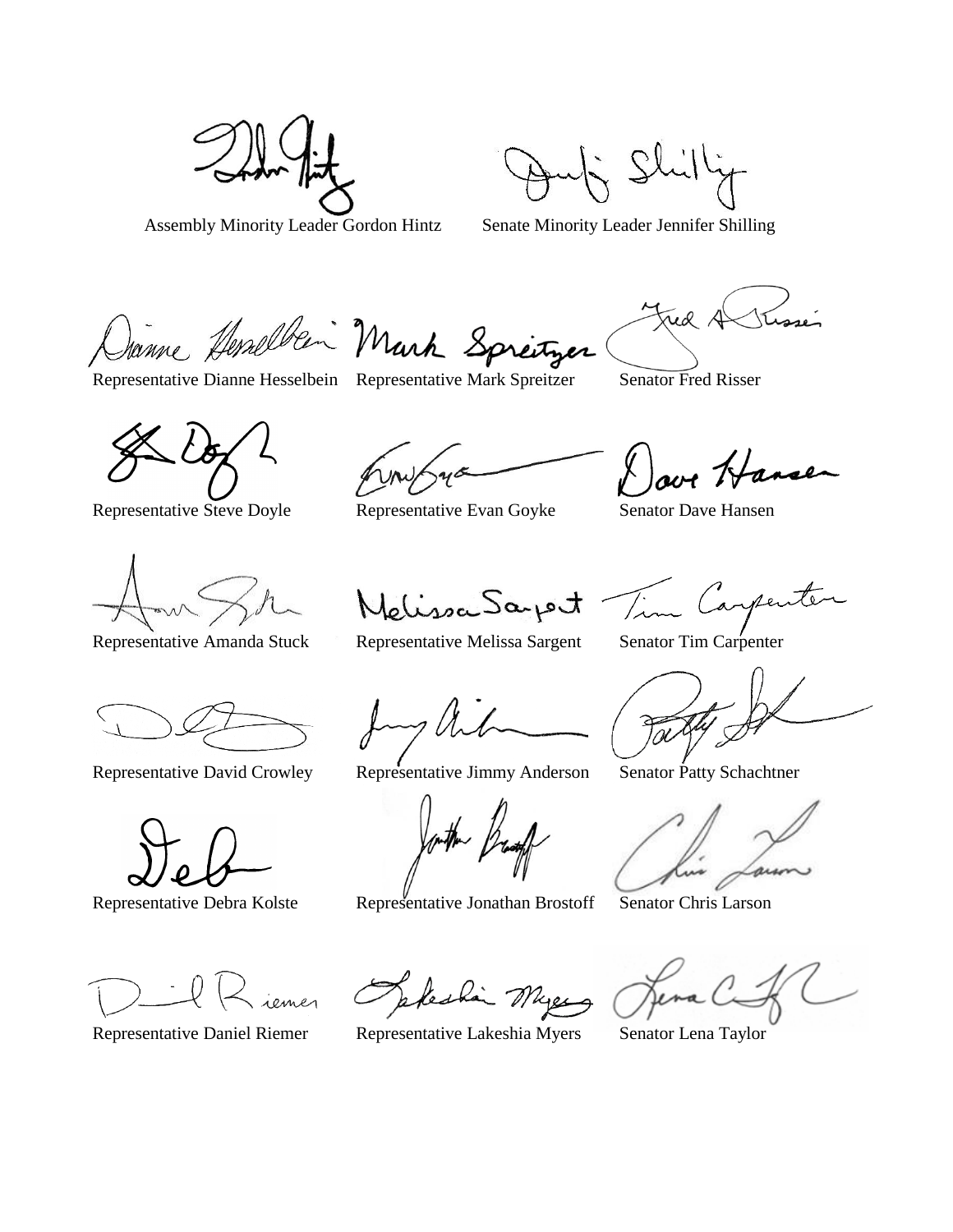fort Emusi

Representative Jodi Emerson Representative Don Vruwink  $V$ Senator Janis Ringhand

 $\mathcal{M}$ 

Hary allan Fell

Jinghard anis l

Katuna Shankland

Representative Katrina Shankland / Representative Gary Hebl Representative Lisa Subeck

isa wpeck

heta Neut

Representative Greta Neubauer Representative Tod Ohnstad Representative Sondy Pope

be Sulings

Sirifi

Representative Kalan Haywood Representative Christine Sinicki Representative Robyn Vining

av

Representative Jill Billings **V** Representative Jason Fields Representative Beth Meyers

Representative David Bowen Representative Dave Considine Representative Tip McGuire

Representative Shelia Stubbs Representative Marisabel Cabrera Representative Chris Taylor

, Meyers